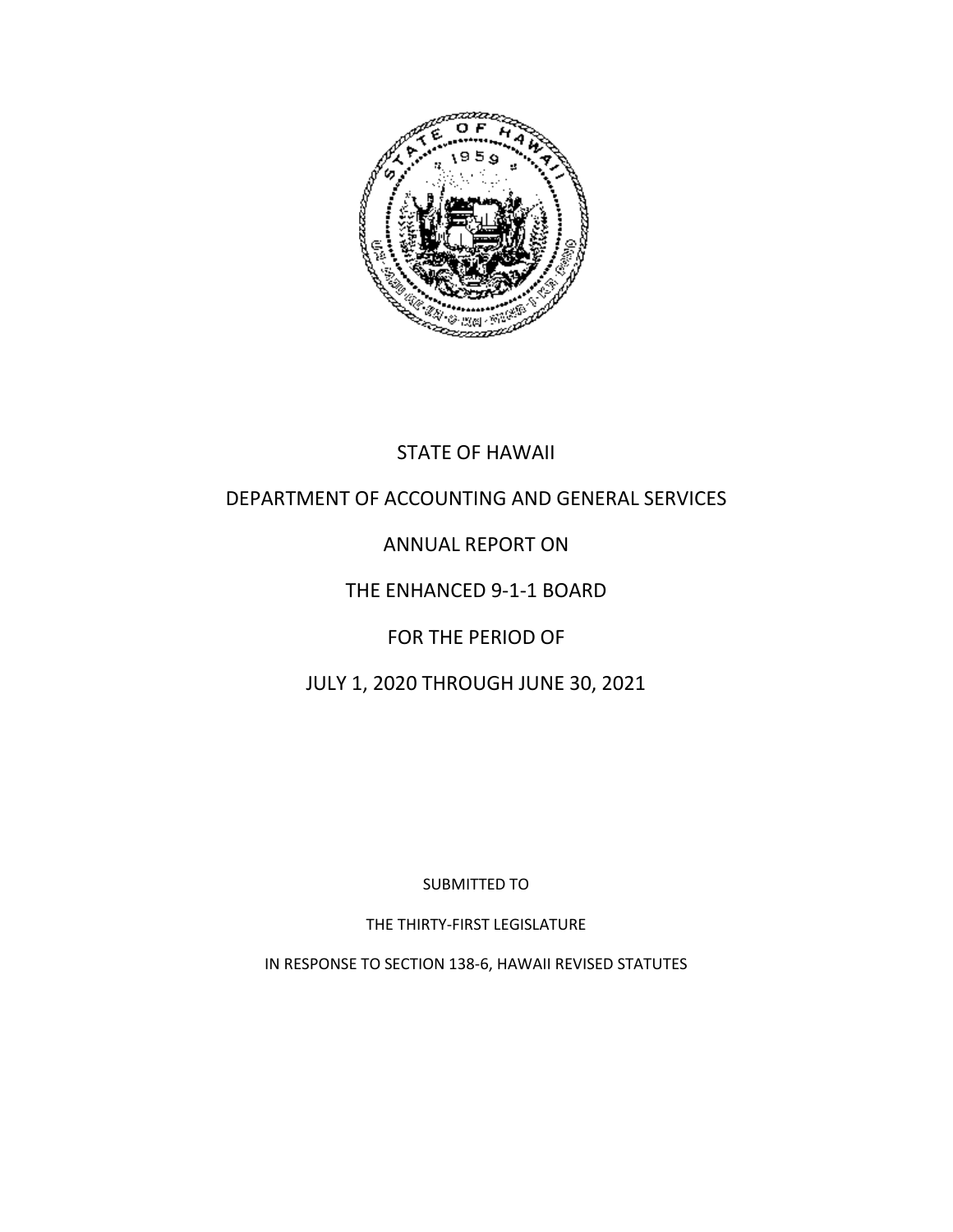#### **STATE OF HAWAII DEPARTMENT OF ACCOUNTING AND GENERAL SERVICES ANNUAL REPORT ON THE ENHANCED 9-1-1 BOARD FOR THE PERIOD OF JULY 1, 2020 THROUGH JUNE 30, 2021**

**According to Section 138-6, HRS, the Enhanced 9-1-1 (E911) Board (the Board) shall submit an annual report to the legislature no later than twenty days before convening of each regular session. The Enhanced 9-1-1 Fund is comprised of monthly surcharges imposed on every commercial mobile radio and VoIP service connection. For this report, the Enhanced 9-1-1 Fund will be referred to as "the Fund," the Public Safety Answering Points as "PSAPs," the Wireless connection service providers as "WSPs," and the Voice over Internet Protocol connection service providers as "VoIPs."**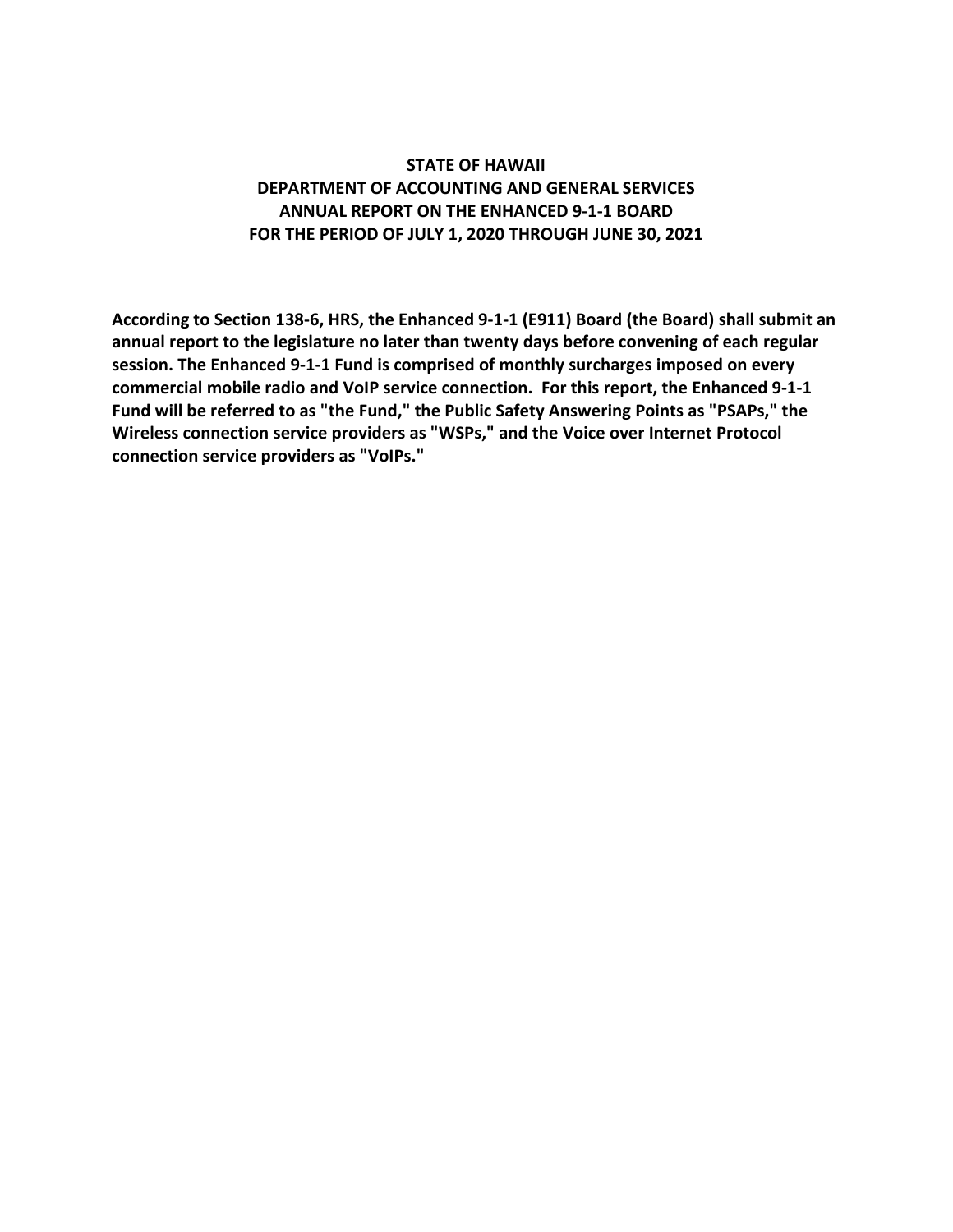# **Table of Contents**

| $\mathsf{L}$ |                                                                                                     |  |
|--------------|-----------------------------------------------------------------------------------------------------|--|
| Ш.           |                                                                                                     |  |
| III.         |                                                                                                     |  |
| IV.          |                                                                                                     |  |
| V.           |                                                                                                     |  |
| VI.          |                                                                                                     |  |
|              |                                                                                                     |  |
| VIII.        | The planned recipients of disbursements from the E9-1-1 Fund in FY 2021-22.  10                     |  |
| IX.          |                                                                                                     |  |
| Х.           | A cost study to guide the legislature towards necessary adjustments to the fund and the monthly     |  |
| XI.          | A status report of jurisdictional capabilities for enhanced 9-1-1 services, including public safety |  |
|              |                                                                                                     |  |
|              |                                                                                                     |  |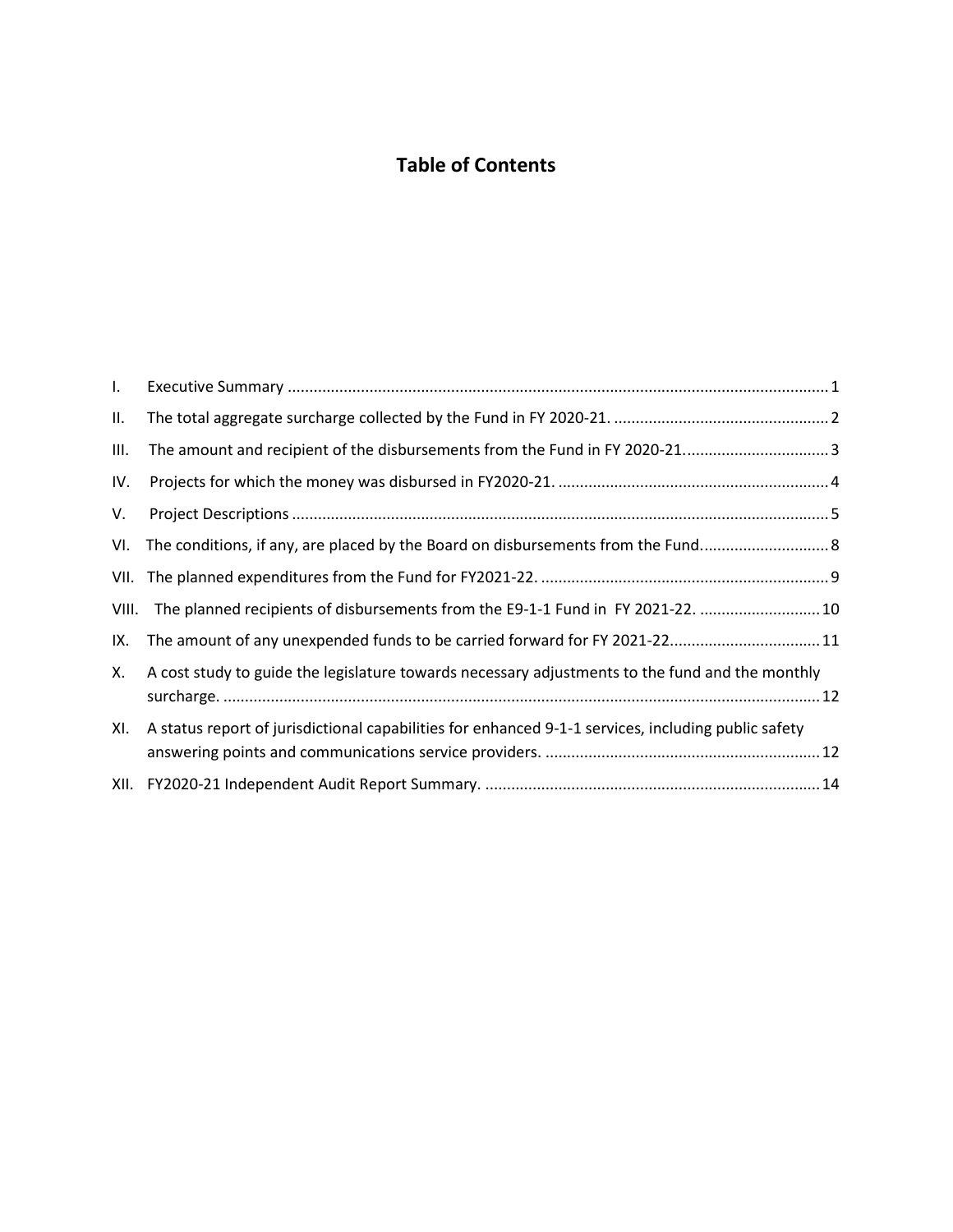#### <span id="page-3-0"></span>**I. Executive Summary**

Act 168/SLH 2011 (the Act) created an Enhanced 9-1-1 Board (the Board) on June 27, 2011, which is administratively attached to the Department of Accounting and General Services (DAGS). The Enhanced 9-1-1 Board supersedes the Wireless Enhanced 9-1-1 Board created by Act 159/SLH 2004.

The purpose of the Enhanced 9-1-1 Board is to manage, administer, provide technical expertise, and perform fiscal duties necessary for the collection of 9-1-1 surcharge tax revenue. In addition, the Board manages the distribution of the Fund in accordance with the law to the five primary and three secondary county public safety answering points in Hawaii and the wireless/VoIP carriers providing service to the public. The Enhanced 9-1-1 Fund was established outside of the state treasury as a Special Fund.

The Enhanced 9-1-1 Board is comprised of thirteen members appointed by the Governor. The members of the Board represent each county PSAP, three wireless service providers, one VoIP representative, Hawaiian Telcom, City & County of Honolulu, and two permanent seats consisting of the Director, State Department of Consumer Affairs, and the State Chief Information Officer. The current board members are:

- Elliott K. Ke, Assistant Chief of Police, Kauai County Police Department, E911 Board Chair.
- Clyde Holokai, Assistant Chief of Police, Maui County Police Department, E911 Board Vice-Chair.
- Ken Bugado, Deputy Chief of Police, Hawaii County Police Department
- Nani Blake, T-Mobile/Sprint Service Provider Representative.
- John Jakubczak, Assistant Chief of Police Dept., Maui County.
- Francis Alueta, Hawaiian Telcom Service Provider Representative.
- Mark Wong, City & County of Honolulu, Chief Information Officer.
- Thalia Burns, Honolulu Police Department, Technical Committee Chair.
- Dean Nishina, State of Hawaii, Department of Commerce and Consumer Affairs, Division of Consumer Advocacy, Executive Director.
- Douglas Murdock, State of Hawaii, Chief Information Officer.
- Jeffrey Riewer, Hawaii Lead Engineer Network Sales Support, AT&T.
- Kiman Wong, Charter VoIP Service Provider Representative.
- Corey Shaffer, Verizon Service Provider Representative.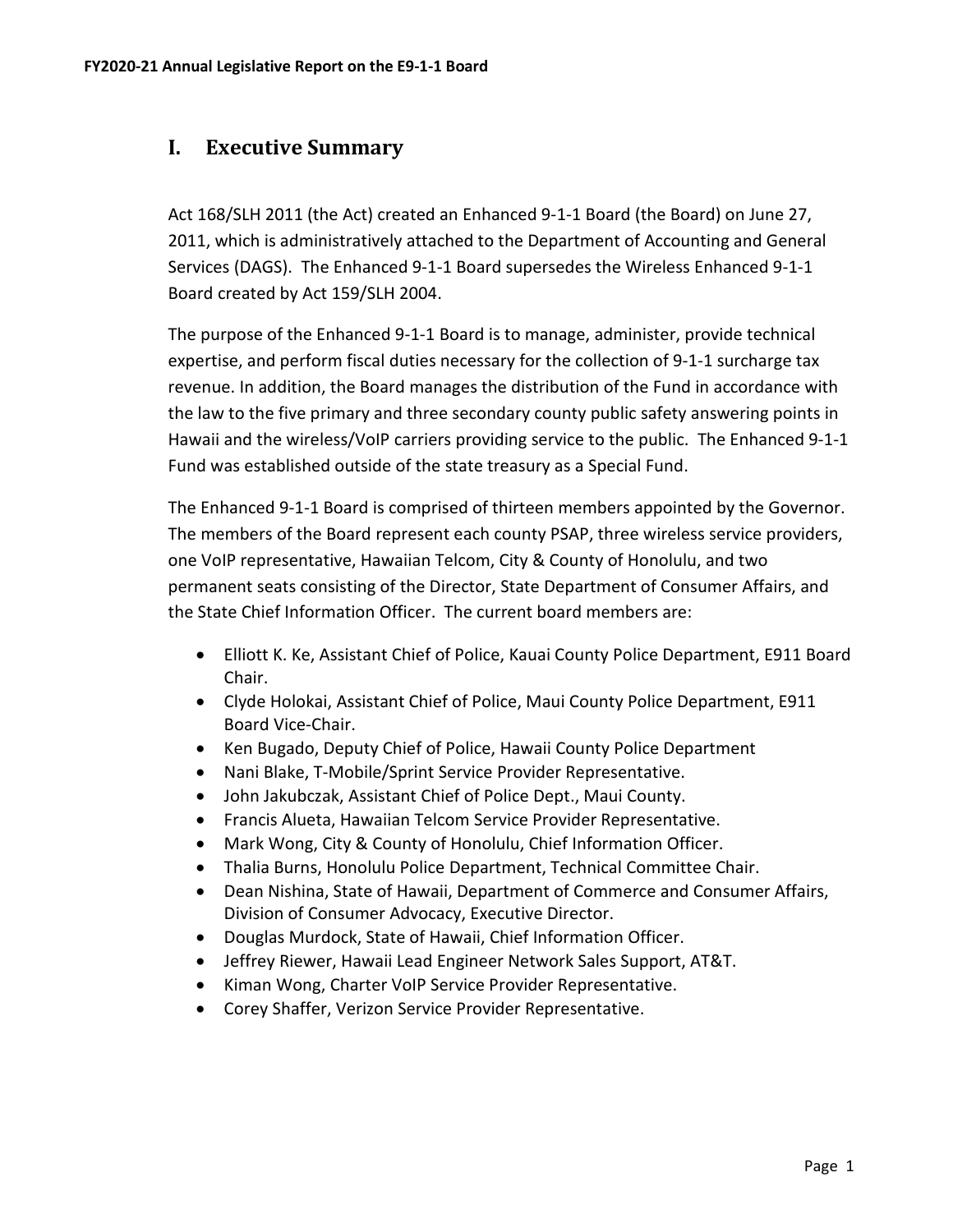<span id="page-4-0"></span>**II. The total aggregate surcharge collected by the Fund in FY 2020- 21.**

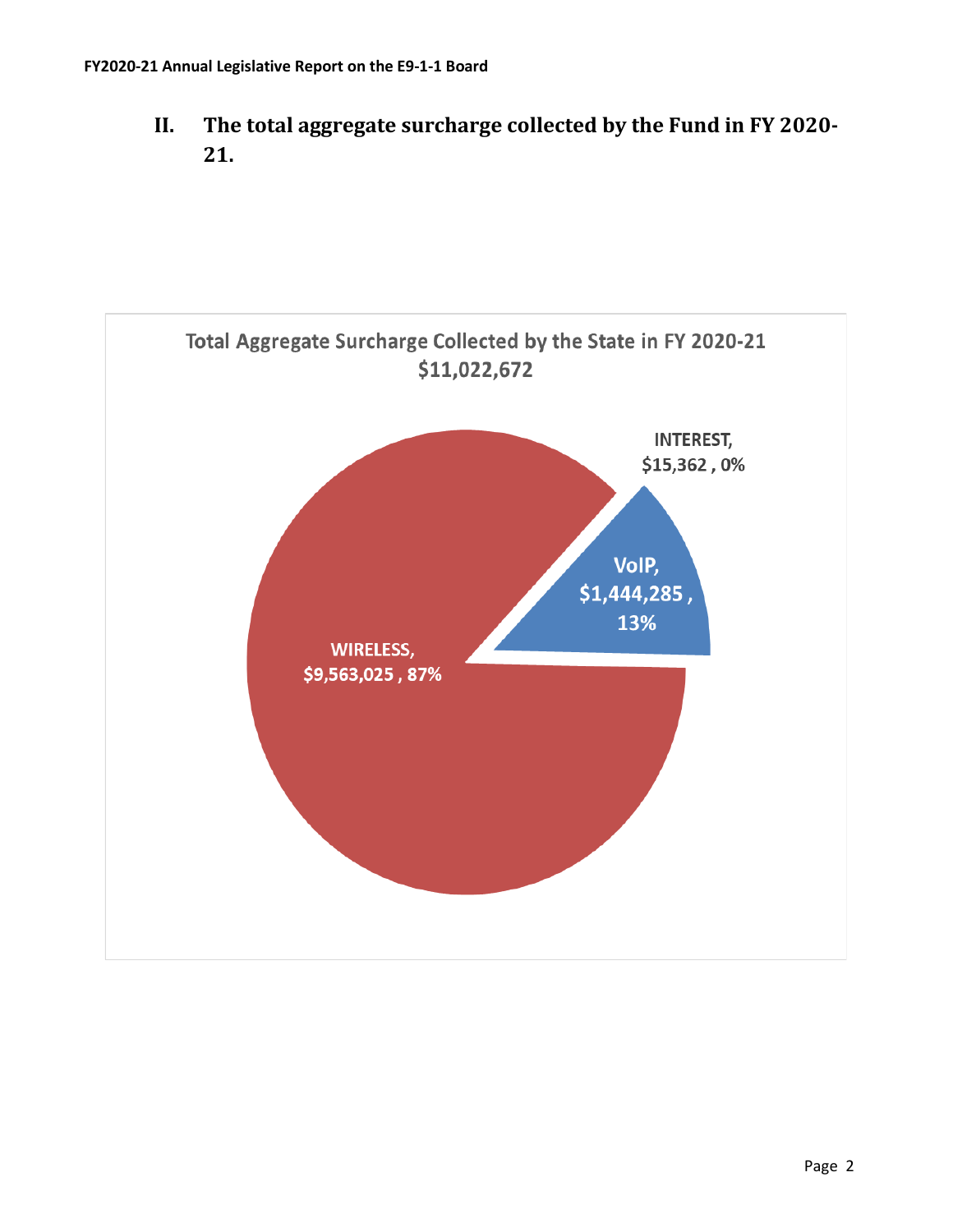# <span id="page-5-0"></span>**III. The amount and recipient of the disbursements from the Fund in FY 2020-21**.

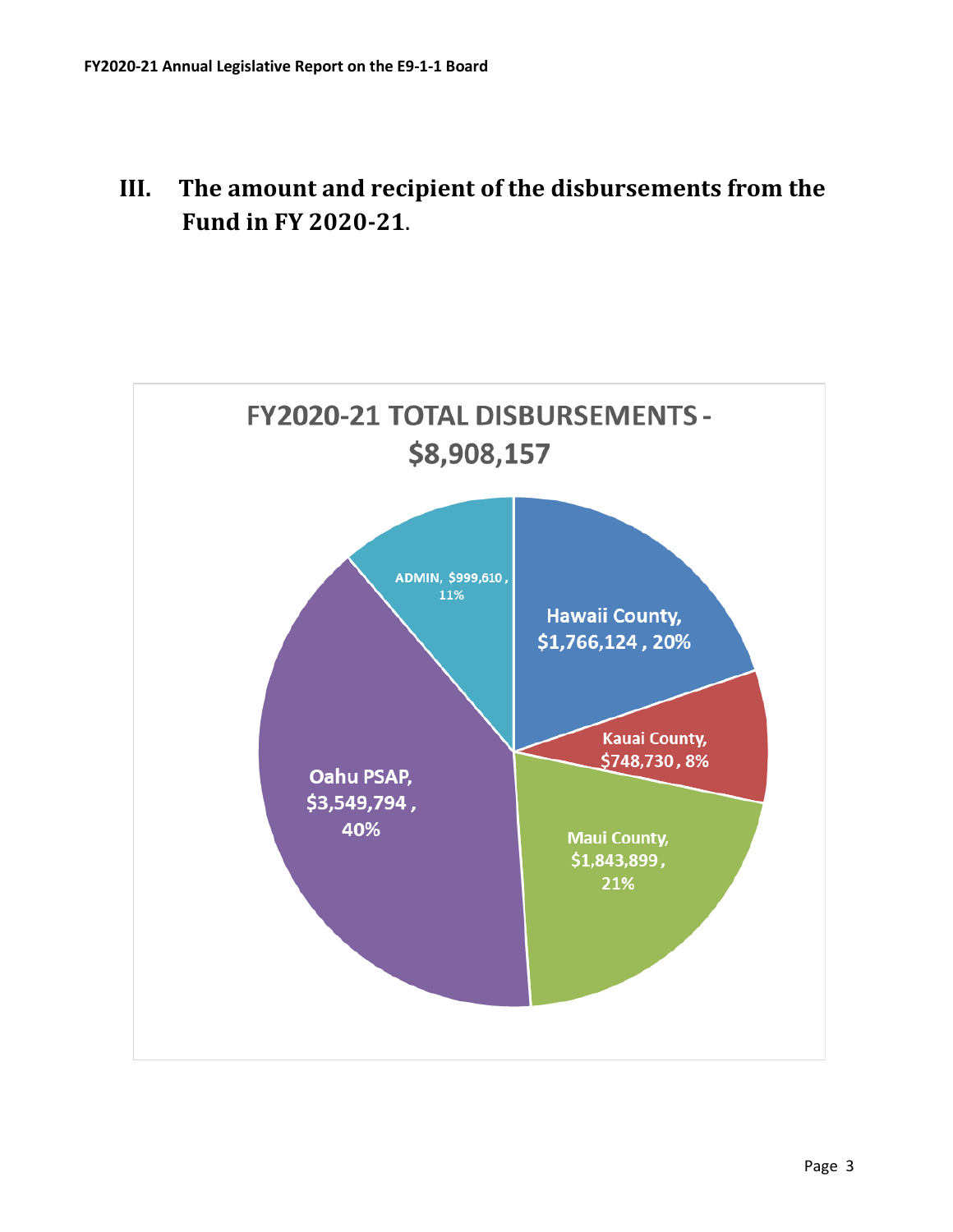# <span id="page-6-0"></span>**IV. Projects for which the money was disbursed in FY2020-21.**

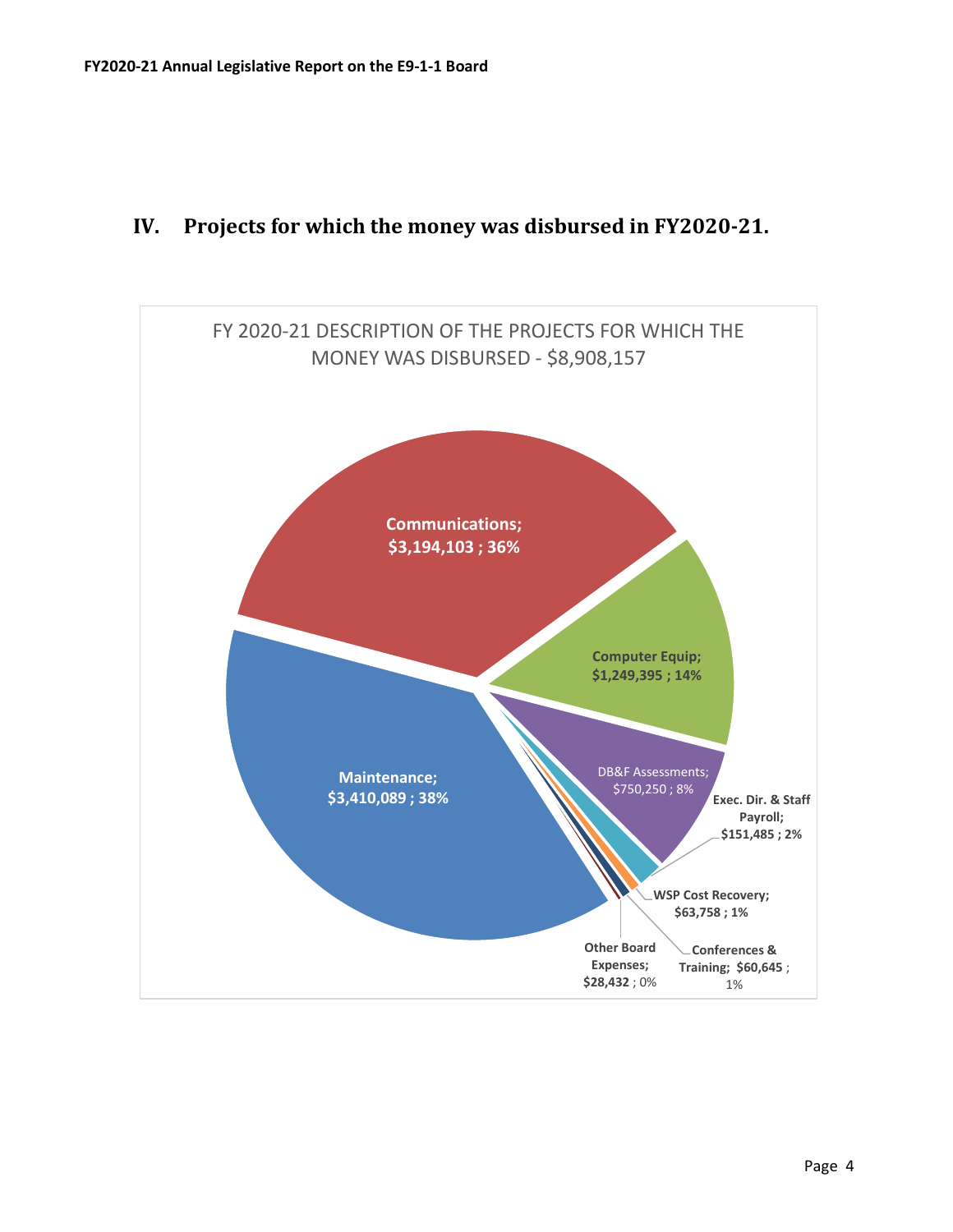# <span id="page-7-0"></span>**V. Project Descriptions**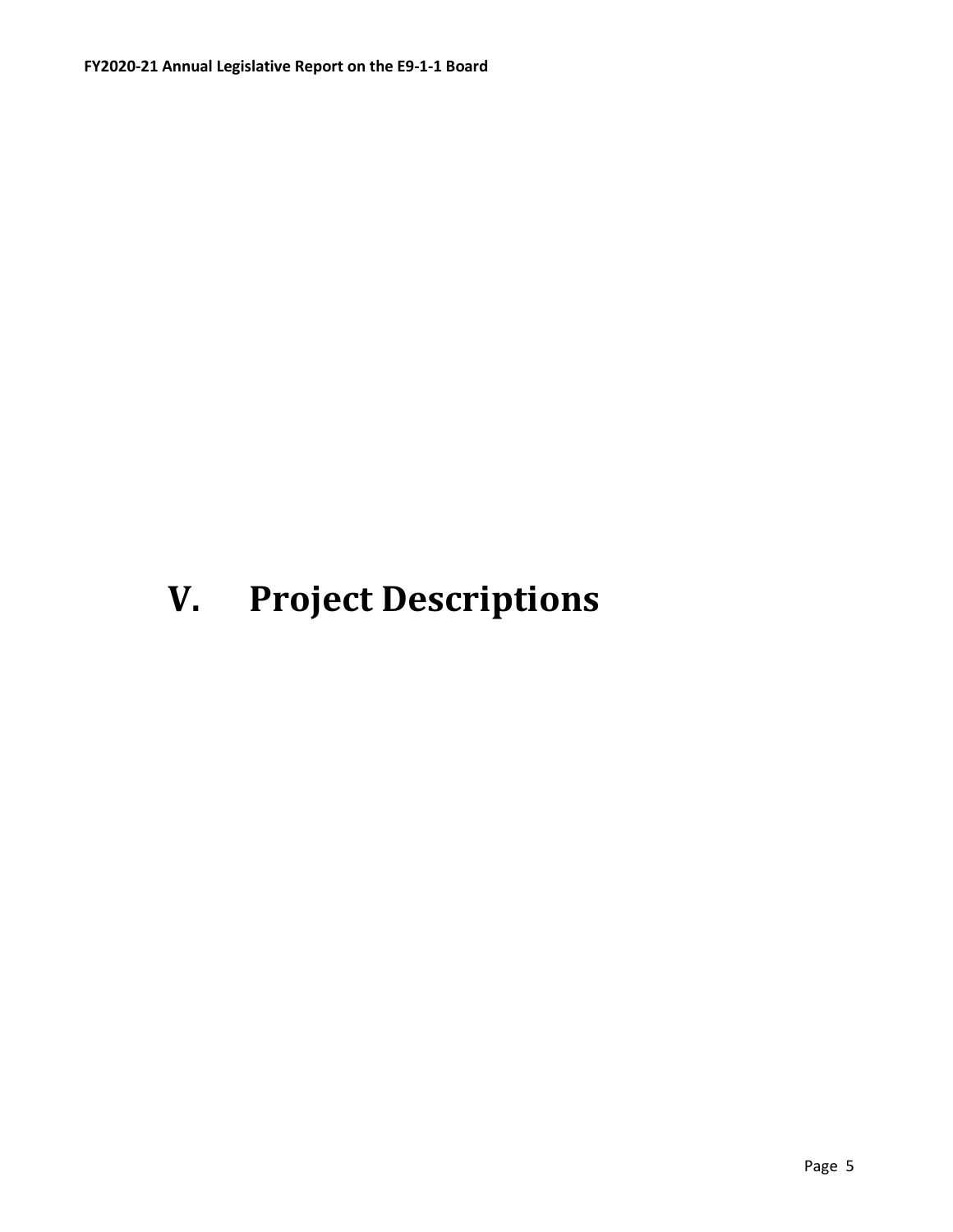| <b>Item</b>                                                       | Amount                            | <b>Description of Disbursements</b>                                                                                                                                                                                                                                                                                                                                                                                                                                                                                                                                                                                                                                                                                                                                                                                                                              | Recipient          |
|-------------------------------------------------------------------|-----------------------------------|------------------------------------------------------------------------------------------------------------------------------------------------------------------------------------------------------------------------------------------------------------------------------------------------------------------------------------------------------------------------------------------------------------------------------------------------------------------------------------------------------------------------------------------------------------------------------------------------------------------------------------------------------------------------------------------------------------------------------------------------------------------------------------------------------------------------------------------------------------------|--------------------|
|                                                                   |                                   | <b>Computer Hardware/Software/CADS</b>                                                                                                                                                                                                                                                                                                                                                                                                                                                                                                                                                                                                                                                                                                                                                                                                                           |                    |
| Computer<br><b>Hardware and</b><br><b>Software</b>                | \$<br>1,249,395                   | Hawaii, Kauai and Oahu PSAPs are undergoing<br>modernization of its CAD systems for its PSAP to<br>continue to provide first responders with the<br>services necessary to assist in the rescue of its<br>endangered citizens and visitors.<br><b>Maintenance</b>                                                                                                                                                                                                                                                                                                                                                                                                                                                                                                                                                                                                 | <b>All PSAPs</b>   |
| Program Mgt.<br>Consulting<br><b>Services</b>                     | \$<br>1,390,321                   | Akimeka, LLC provides continued Enhanced 911<br><b>Program Management Services and</b><br>Geographic Information Systems Services for the<br>counties of Hawaii, Maui, Honolulu and Kauai.<br>The services rendered include:<br>1. Program mgmt. support.<br>2. PSAP Day-to-Day Operational support.<br>3. Geographic Information System (GIS) services.<br>4. Master Street Address Guide (MSAG) services.<br>5. Database synchronization.<br><b>Benefits include:</b><br>1. Up-to-date location information on<br>emergency calls received by the respective<br>dispatch center.<br>2. Current GIS information.<br>3. Coordination for implementation and testing<br>of new additions to the network with wireline,<br>wireless, VoIP and Telemetric service providers.<br>4. Dealing with only one company with which to<br>coordinate activities and issues. | <b>All PSAPs</b>   |
|                                                                   |                                   |                                                                                                                                                                                                                                                                                                                                                                                                                                                                                                                                                                                                                                                                                                                                                                                                                                                                  |                    |
| <b>Imagery Data</b><br><b>Base</b>                                | \$<br>1,026,702                   | Pictometry database software is a powerful tool<br>for the first responder which provides detailed<br>imagery of every square foot of a region and<br>can navigate quickly and easily between views<br>of a map to images associated with its specific<br>features contained within images such as doors,<br>manholes, fences, and fire hydrants. With this<br>capability, first responders may be directed to<br>the emergency in the most direct route and in<br>the case of high rise buildings, the software will<br>acknowledge any obstacles that may impede a<br>rapid response.                                                                                                                                                                                                                                                                          | <b>Hawaii PSAP</b> |
| Computer<br><b>Hardware and</b><br><b>Software</b><br>Maintenance | \$<br>993,066                     | Maintenance support from vendors is essential to<br>keep hardware and software running efficiently<br>and provide immediate troubleshooting<br>support.                                                                                                                                                                                                                                                                                                                                                                                                                                                                                                                                                                                                                                                                                                          | <b>ALL PSAPS</b>   |
|                                                                   | $\boldsymbol{\zeta}$<br>3,410,089 | <b>Subtotal Maintenance</b>                                                                                                                                                                                                                                                                                                                                                                                                                                                                                                                                                                                                                                                                                                                                                                                                                                      |                    |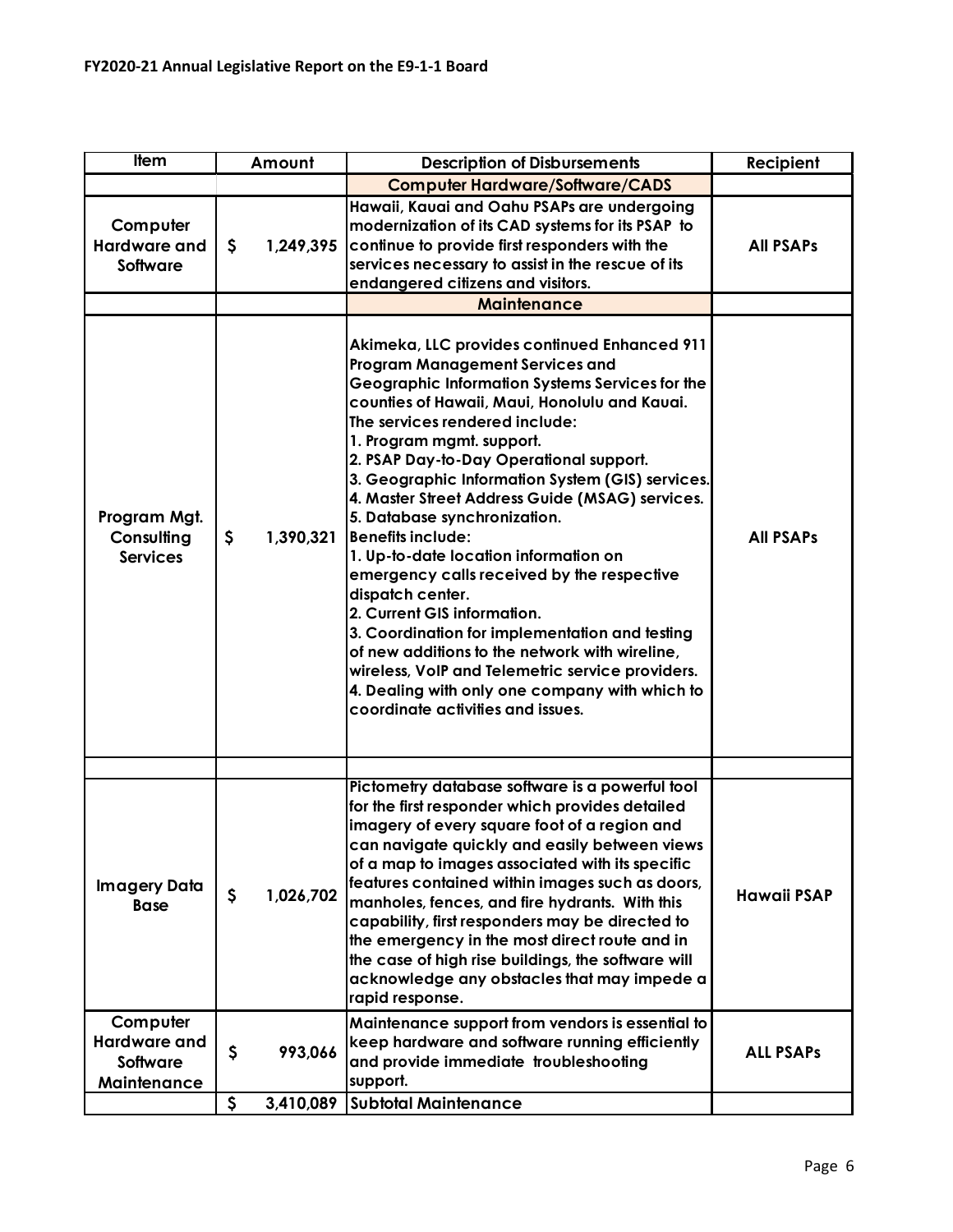| <b>Item</b>                                                     |              | Amount    | <b>Communications</b>                                                                                                                                                                                                                                                                                                                                                                                                                                                                                                                                                        | <b>Recipient</b>                              |
|-----------------------------------------------------------------|--------------|-----------|------------------------------------------------------------------------------------------------------------------------------------------------------------------------------------------------------------------------------------------------------------------------------------------------------------------------------------------------------------------------------------------------------------------------------------------------------------------------------------------------------------------------------------------------------------------------------|-----------------------------------------------|
| <b>Telecom</b><br><b>Service</b><br><b>Connections</b>          | \$.          | 2,995,206 | Hawaiian Telcom tariff, network and equipment<br>costs necessary for PSAPs to receive Enhanced<br>911 calls.                                                                                                                                                                                                                                                                                                                                                                                                                                                                 | <b>ALL PSAPs</b>                              |
| <b>SMART</b><br>911Database<br>Software                         | s            | 191,697   | <b>SMART911 Database software provides first</b><br>responders with the ability to access the SMART<br>911 Database for information on the victim that<br>will enable the first responsers to determine the<br>appropriate life-saving measures to ensure the<br>victims recovery.                                                                                                                                                                                                                                                                                           | Oahu PSAP                                     |
| <b>EMS Tower</b><br>Lease                                       | \$           | 7,200     | <b>EMS tower lease provides network connections</b><br>between EMS facility at the airport to the City's<br>data center at the FASI Municipal Building to<br>connect the EMS PSAP with other Oahu PSAPs in<br>order to share data and information.                                                                                                                                                                                                                                                                                                                           | Oahu PSAP                                     |
|                                                                 | s            | 3,194,103 | <b>Subtotal Communications</b>                                                                                                                                                                                                                                                                                                                                                                                                                                                                                                                                               |                                               |
|                                                                 |              |           |                                                                                                                                                                                                                                                                                                                                                                                                                                                                                                                                                                              |                                               |
| New &<br>Emerging<br><b>Technology</b><br><b>Training</b>       | \$           | 54,960    | <b>Conferences &amp; Training</b><br>Conferences & Training attended by PSAPs offers<br>an effective opportunity to stay abreast of<br>national standardization efforts and receive<br>training in day-to-day operational 9-1-1 issues<br>impacting their PSAPs, specifically in regards to<br>new and emerging technologies. In addition, it<br>provides networking opportunities with subject<br>matter experts and with fellow PSAPs in the US<br>and worldwide.                                                                                                          | <b>ALL PSAPs</b>                              |
|                                                                 | s            | 7,908,547 | <b>Subtotal PSAP Expenses</b>                                                                                                                                                                                                                                                                                                                                                                                                                                                                                                                                                |                                               |
|                                                                 |              |           |                                                                                                                                                                                                                                                                                                                                                                                                                                                                                                                                                                              |                                               |
| ltem                                                            |              | Amount    | <b>E911 Board Administrative Expenses</b>                                                                                                                                                                                                                                                                                                                                                                                                                                                                                                                                    | Recipient                                     |
| Revenue<br><b>Assessment</b>                                    | \$           | 573,850   | Dept. of Budget & Finance Revenue Assessment:<br>Authorized under §36-27, HRS.; 5% of total<br>revenue.                                                                                                                                                                                                                                                                                                                                                                                                                                                                      | State of Hawaii<br>General Fund               |
| Administrative<br>Assessment                                    | \$           | 176,400   | Dept. of Budget & Finance Administrative<br>Assessment: Authorized under §36-30, HRS;<br>2.6085% of total E911 Fund disbursements.                                                                                                                                                                                                                                                                                                                                                                                                                                           | State of Hawaii<br><b>General Fund</b>        |
|                                                                 | \$           | 750,250   | <b>Subtotal DB&amp;F Assessments</b>                                                                                                                                                                                                                                                                                                                                                                                                                                                                                                                                         |                                               |
| <b>E911 Executive</b><br><b>Director &amp; Staff</b><br>Payroll | s            | 151,485   | The Executive Director and Staff positions<br>provide essential support to the Board which<br>includes: 1. Legislative agenda, policy and<br>regulatory support to PSAPs. 2. Lead the<br>statewide initiative on new and emerging 911<br>technologies. 3. Accounting. 4. Surcharge<br>revenue collection services. 5. Banking<br>relations. 6. Drafting Legislation. 7. Board &<br>Committee Agendas and Minutes. 8.<br>Supervision of Audits. 9. Cash Disbursements.<br>10. Record keeping. 11. Provide expert<br>counsel on E911 issues. 12. Strategic Budget<br>Planning. | State of Hawaii<br>Payroll                    |
| <b>WSP Cost</b><br>Recovery                                     | \$           | 63,758    | <b>WSP Cost Recovery: Authorized under §138-5</b><br>HRS, requires that 1/3rd of the net proceeds of<br>the WSP surcharge revenue (after Board<br>administrative expenses) are to be set aside for<br>potential cost recovery claims by the WSPs and<br>VoIP service providers.                                                                                                                                                                                                                                                                                              | T-Mobile/Sprint                               |
| <b>Annual CPA</b><br>Audit                                      | \$           | 14,000    | Independent CPA Audit services to perform an<br>annual audit in accordance with generally<br>acceptable accounting principles (GAAP).                                                                                                                                                                                                                                                                                                                                                                                                                                        | <b>EGAMI &amp;</b><br>ICHIKAWA, CPAs,<br>Inc. |
| Conference<br><b>Expenses</b>                                   | \$.          | 5.685     | <b>New &amp; Emerging Technologies Conference</b><br>expenses necessary to keep administrative<br>personnel abreast of current and future issues<br>regarding public safety and administration.                                                                                                                                                                                                                                                                                                                                                                              | <b>Various</b><br>Conferences                 |
| <b>Office Supplies</b>                                          | \$           | 5,000     | Office Supplies/Xerox Copier/Office Equipment                                                                                                                                                                                                                                                                                                                                                                                                                                                                                                                                | <b>Various Vendors</b>                        |
|                                                                 | \$           | 360       | <b>Phone Charges</b>                                                                                                                                                                                                                                                                                                                                                                                                                                                                                                                                                         | T-Mobile                                      |
| Other                                                           | \$           | 9,071     | <b>Other ADMIN Expenses</b>                                                                                                                                                                                                                                                                                                                                                                                                                                                                                                                                                  | <b>Various Vendors</b>                        |
| <b>Total Admin</b>                                              | $\mathsf{s}$ | 999,609   | <b>Subtotal Board Administrative Expenses</b>                                                                                                                                                                                                                                                                                                                                                                                                                                                                                                                                |                                               |
|                                                                 | \$           | 8,908,156 | <b>Total Disbursements</b>                                                                                                                                                                                                                                                                                                                                                                                                                                                                                                                                                   |                                               |
|                                                                 |              |           |                                                                                                                                                                                                                                                                                                                                                                                                                                                                                                                                                                              |                                               |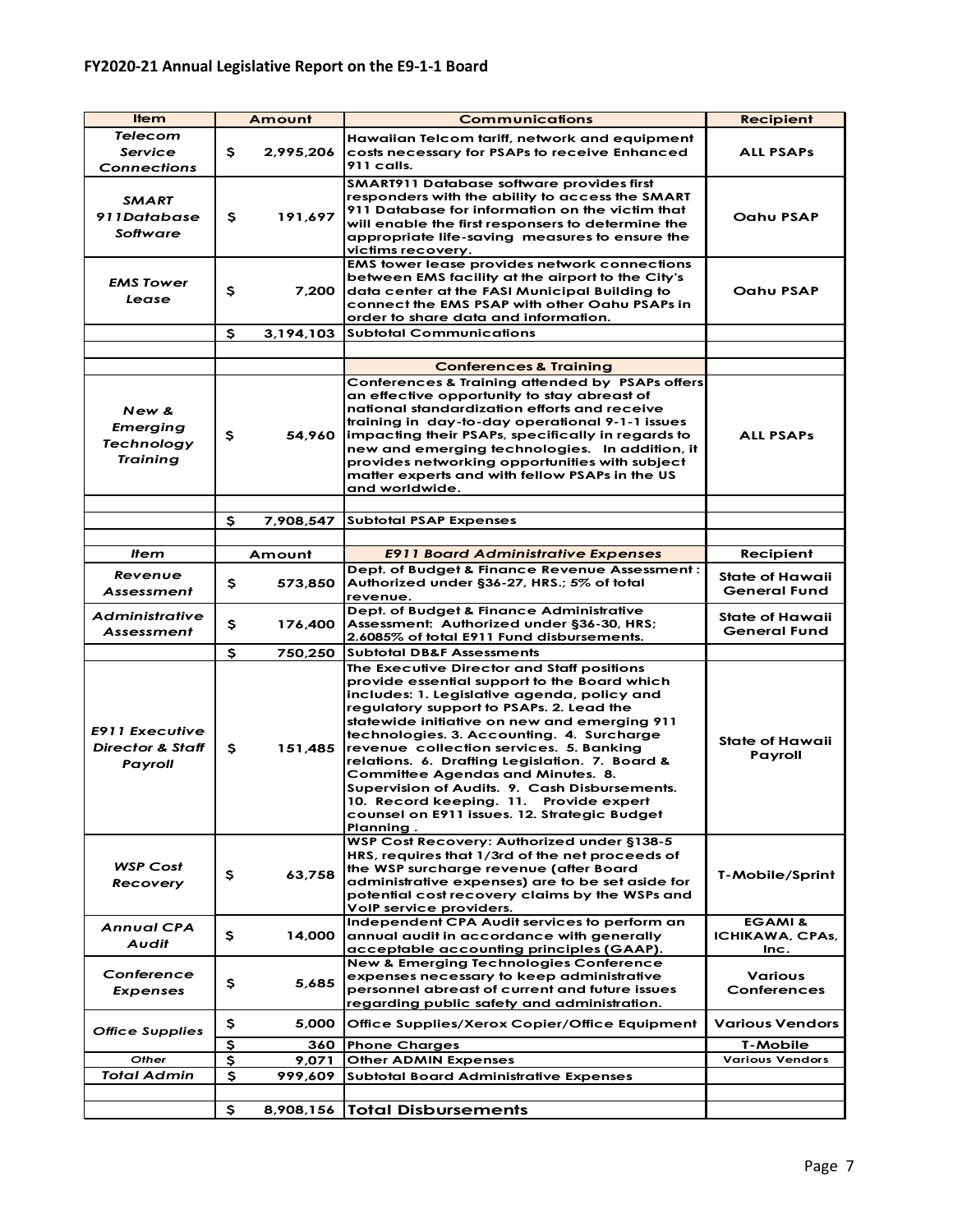# <span id="page-10-0"></span>**VI. The conditions, if any, are placed by the Board on disbursements from the Fund.**

The Board has implemented policies and procedures for the PSAPs, WSPs, VoIPs, and approved vendors seeking reimbursement from the Fund. The Board requires the following for disbursements:

- 1. Be permitted under Hawaii law.
- 2. Have sufficient funds available for disbursement.
- 3. Be reviewed and approved by the Technical and Finance Committee(s), subject to the Board's final approval.
- 4. Final approval by the E9-1-1 Board in its 5-year Strategic Budget Plan.
- 5. Approval for payment by the Board Chair, Finance Committee Chair, and an authorized Board member. Signed approval from two of the three individuals mentioned.
- 6. A valid invoice or receipt of payment approved by the appropriate PSAP authorized official(s).
- 7. The disbursement check must be signed by two Board approved signatories.
- 8. All disbursements are subject to audit.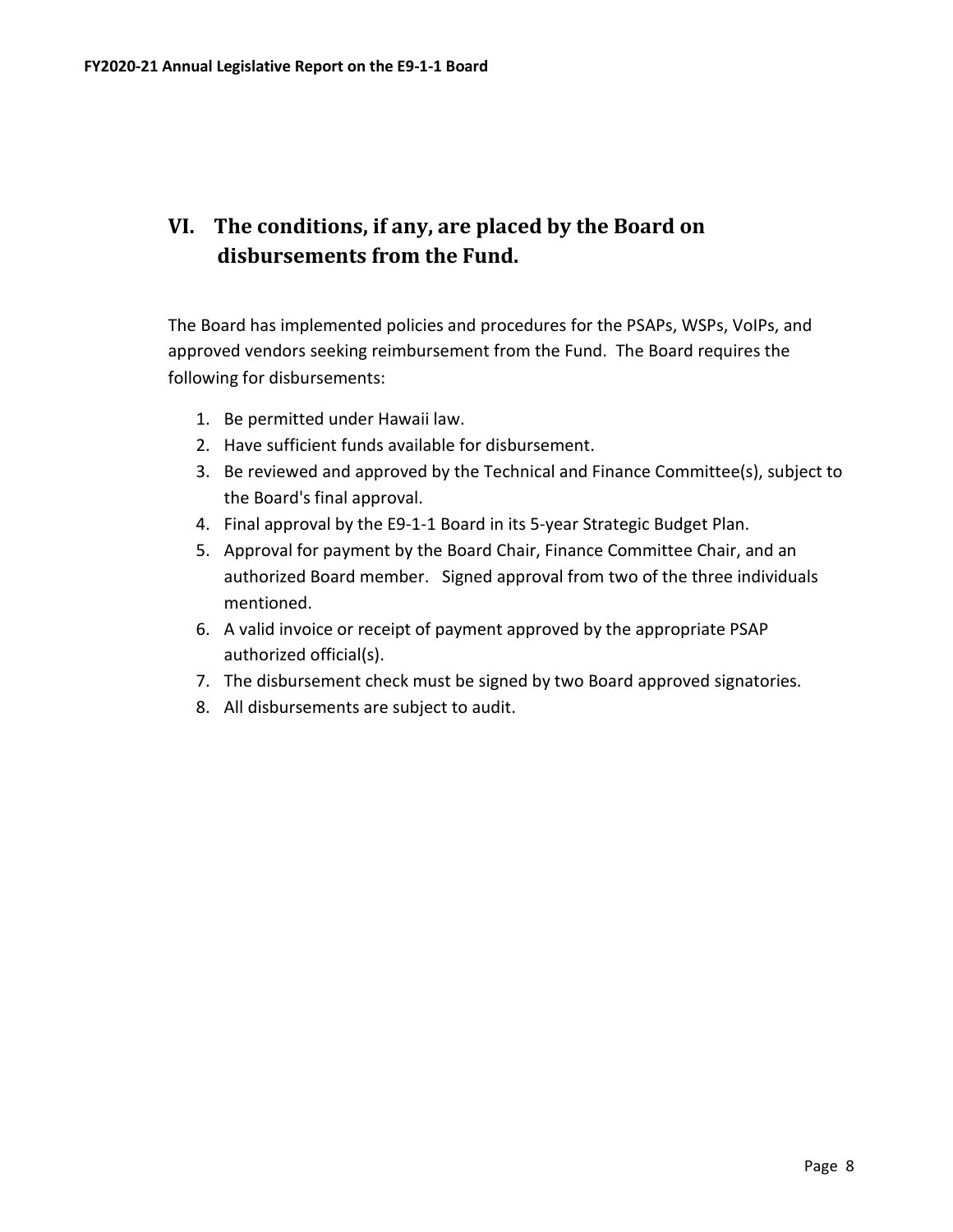## <span id="page-11-0"></span>**VII. The planned expenditures from the Fund for FY2021-22.**

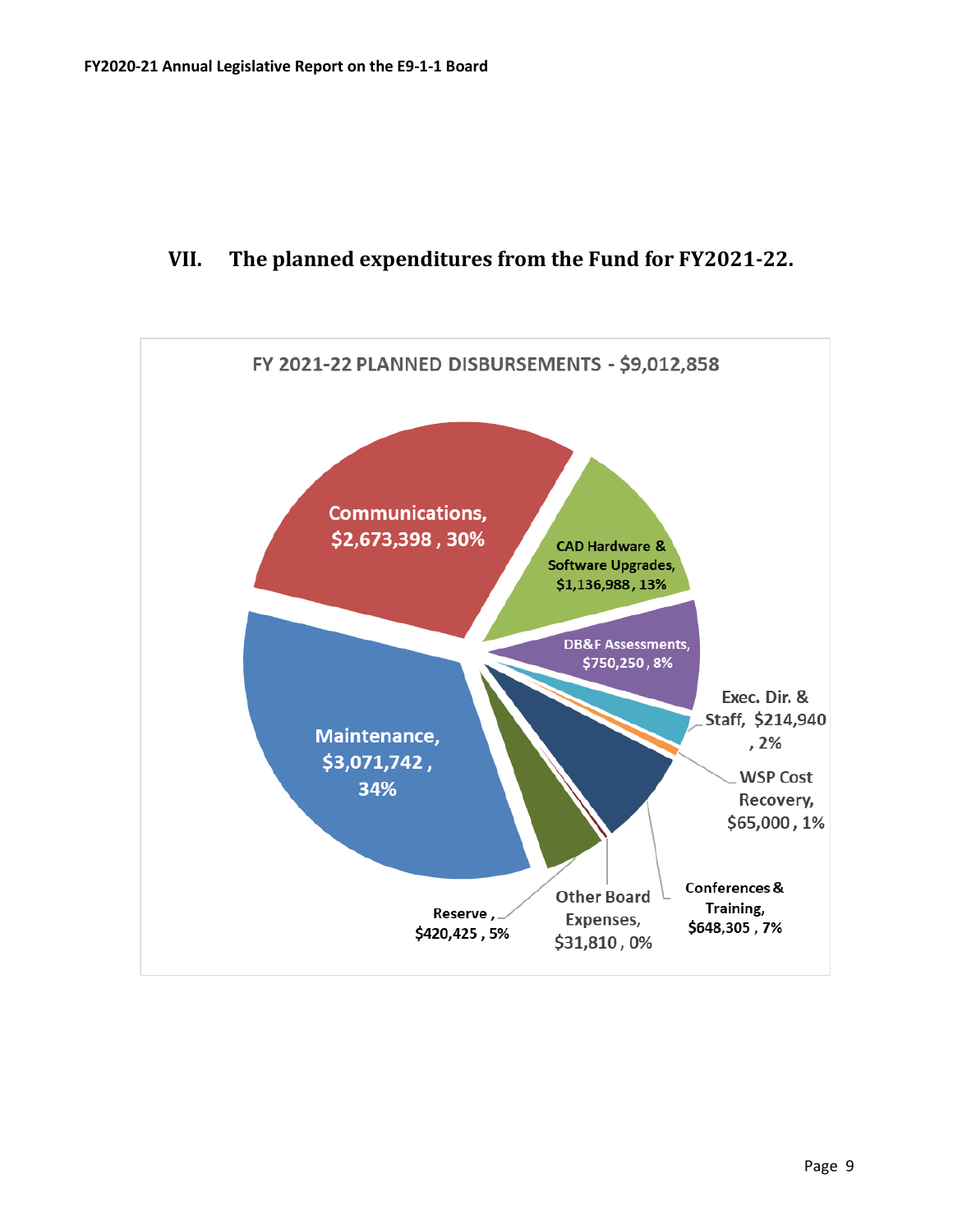

# <span id="page-12-0"></span>**VIII. The planned recipients of disbursements from the E9-1-1 Fund in FY 2021-22.**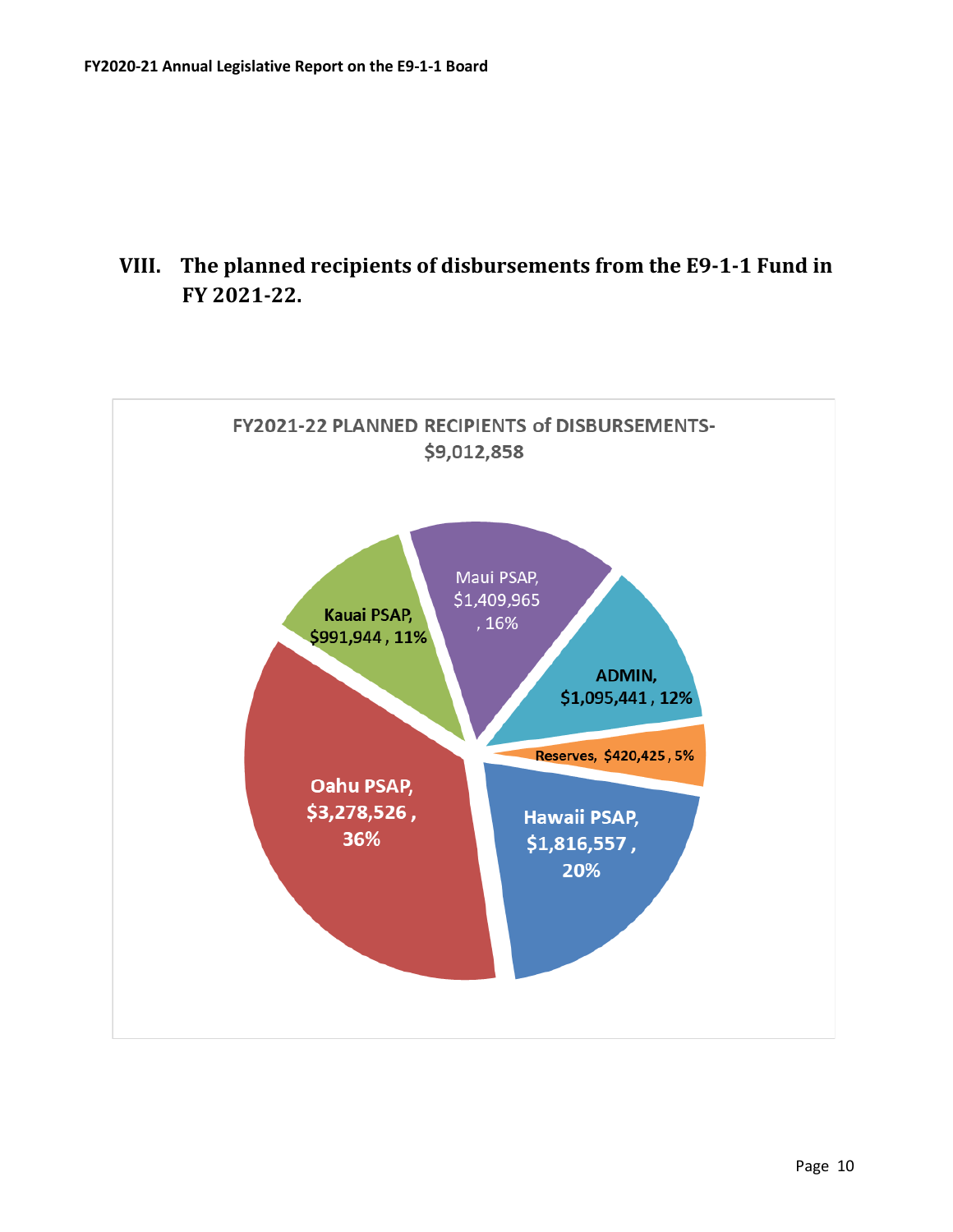# <span id="page-13-0"></span>**IX. The amount of any unexpended funds to be carried forward for FY 2021-22.**

|                                                       | <b>Estimated</b> |  |  |
|-------------------------------------------------------|------------------|--|--|
| <b>Cash Flow:</b>                                     | FY2021-22        |  |  |
|                                                       |                  |  |  |
| <b>Beginning Cash</b><br><b>July 1, 2020</b>          | \$<br>28,382,884 |  |  |
|                                                       |                  |  |  |
| <b>Net Cash Receipts/(Disbursements)</b>              | 309,877          |  |  |
|                                                       |                  |  |  |
| Ending Cash June 30, 2021                             | 28,692,761       |  |  |
|                                                       |                  |  |  |
| <b>Total Encumbrances Outstanding</b>                 | (11, 401, 728)   |  |  |
|                                                       |                  |  |  |
| Unencumbered Cash to be Carried Forward to FY 2021-22 | \$<br>17,291,033 |  |  |

The total amount of unexpended E9-1-1 Funds carried forward for FY2022 was \$28,692,761. However, unexpired encumbrances at the end of FY2020 amounted to \$11,401,728, which reduced the *unencumbered* cash amount to be carried forward to FY2022 to \$17,291.033.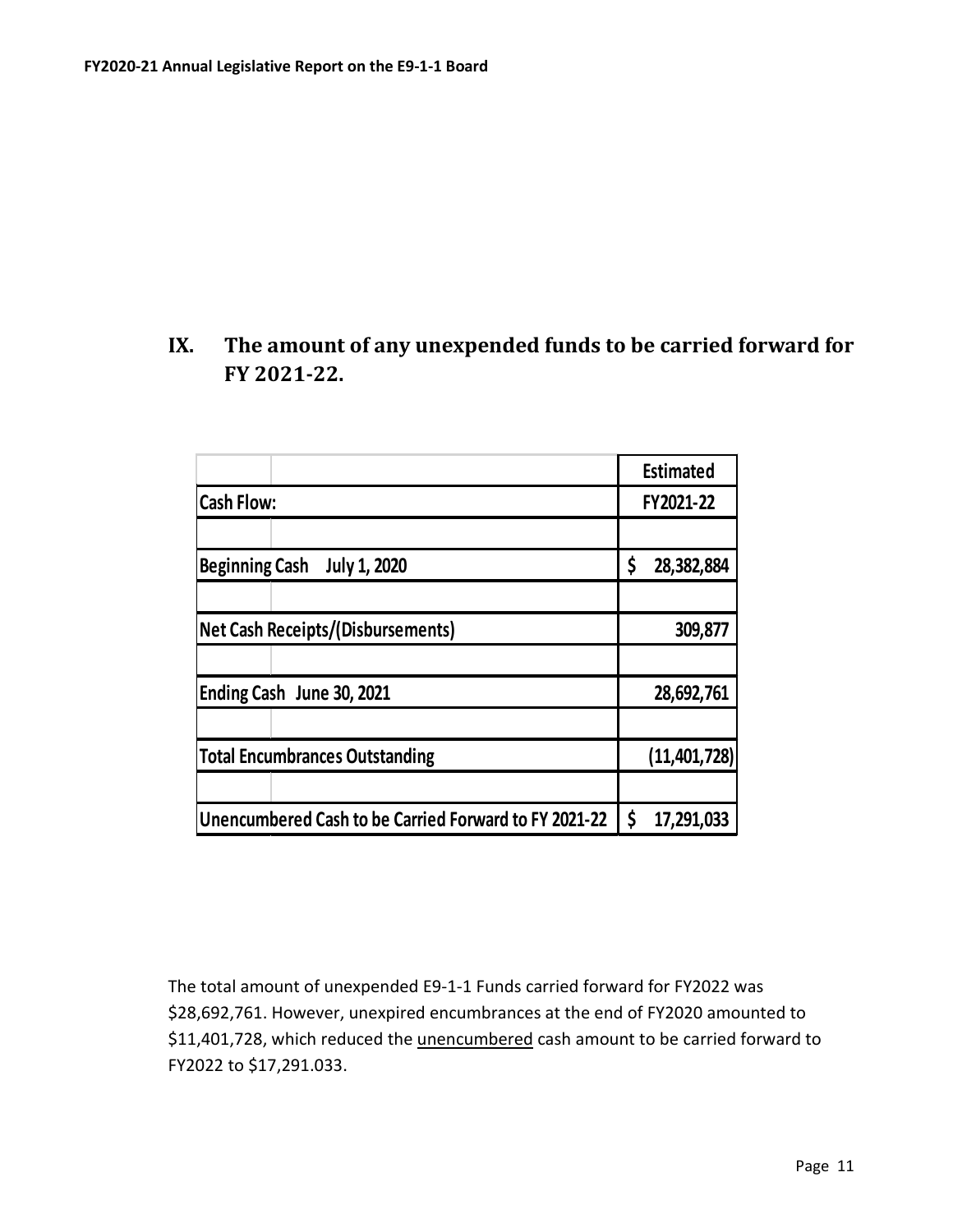# <span id="page-14-0"></span>**X. A cost study to guide the legislature towards necessary adjustments to the fund and the monthly surcharge.**

A majority of the E9-1-1 strategic budget plan funding is necessary to modernize the current voice-based 9-1-1 systems' aging equipment and software to meet or exceed the PSAP public safety goals and the continuing training needs of the PSAPs to keep abreast of technological changes.

The State of Hawaii is part of the national movement to transition to the Next Generation 9-1-1 (NG9-1-1) system significantly improves emergency response, saves lives, and reduces property damage. A fully operational NG9-1-1 system enables the public to send texts, photos, videos, and other data to 9-1-1 centers in the same manner as the public can communicate with each other today. The Board has engaged a consulting firm to estimate the costs to update our 911 call centers statewide to become NG9-1-1 i3 compliant. The fundamental element of the i3 architecture is an Emergency Service IP network designed as an IP-based inter-network shared by all public safety agencies involved in an emergency. Consequently, the Board has chosen to conserve cash in anticipation of this significant cash outflow due to the transition to NG9-1-1. The National Highway Traffic Safety Board Commissioned the NG9-1-1 Cost Estimate Report to Congress in October 2018 that estimated the lifecycle NG9-1-1 costs would amount to \$13.5 - \$16 billion nationwide. NG9-1-1 costs for deployment nationwide will amount to \$9.5-\$12 billion. Due to the uncertainties associated with the transition to this new emergency response system and revenue collections, the Board will recommend the current surcharge fee rate remain at the current level for the fiscal year.

# <span id="page-14-1"></span>**XI. A status report of jurisdictional capabilities for enhanced 9-1-1 services, including public safety answering points and communications service providers.**

All requirements of FCC Order 94-102 have been met by the Public Safety Answering Point (PSAPs), Wireless Service Providers (WSPs), and the Incumbent Local Exchange Carrier (ILEC). The State of Hawaii is currently Phase II capable throughout the State, and each PSAP can use the data elements being transmitted by the WSPs and delivered by the ILEC. All WSPs (AT&T, T-Mobile/Sprint, and Verizon) provide Phase II services in all counties and jurisdictions and are limited by coverage, RF interference, and terrain anomalies. The WSPs continue to expand their existing networks by adding additional sites in each jurisdiction steadily.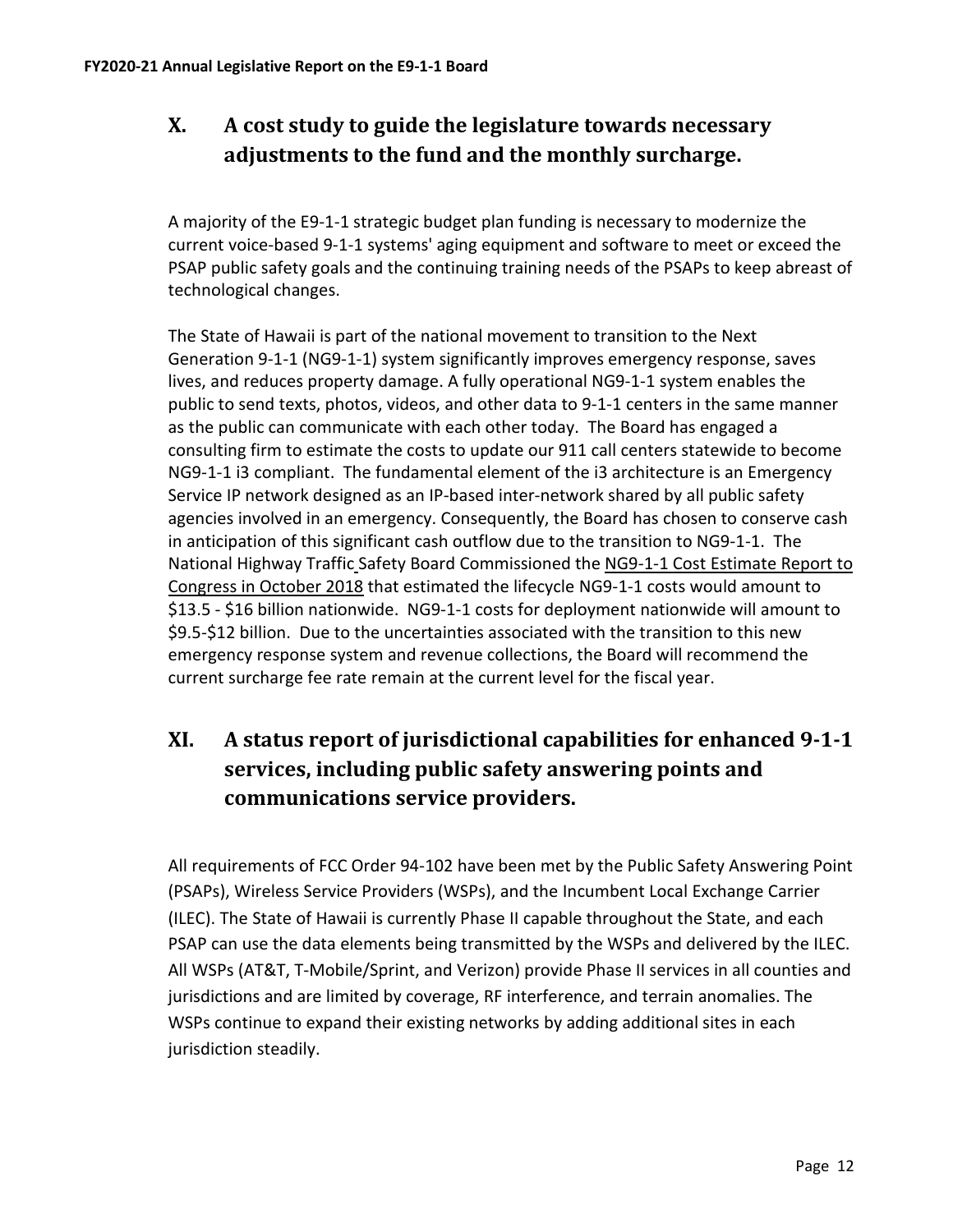Advancements in technology in the wireless industry have also placed demands on the PSAPs by WSPs deploying new and improved networks that support broadband capabilities such as the wireless 3G, 4G, and 5G Wireless technology networks deployed by most of the WSPs. These advancements are rapidly coming to the market, and it has been difficult for the PSAPs to forecast their needs and related costs in this environment.

The State of Hawaii Wireless 9-1-1 service has graduated from a wireless Phase II maintenance phase to Wireless Phase II expansion and New Wireless Technology implementation phase. This wireless expansion phase has opened the door for the PSAPs to start receiving New and Emerging Technology 9-1-1 services such as Voice over Internet Protocol (VoIP) and Telemetric emergency services. Also, these new technologies have been added or in the development stages:

- 1. Location Accuracy (horizontal & vertical) improved location accuracy will benefit both low and high-rise condos/hotels in Waikiki and Kakaako neighborhoods. In addition, telecommunications service providers must meet the timeline for development and completion, as established by the FCC.
- 2. Text-to-911 allows the 911 caller to contact the 911 call center to avoid an active shooter's detection or domestic abuse situations. Hawaii was one of the first in the nation to deploy Text-to-911 statewide.
- 3. Real-Time Texting allows vast improvement in the deaf and hard-of-hearing communications capability compared to the TTY legacy system.
- 4. Smart911 establishes a database of information on the caller's medical condition, residence, or other information that would be useful by first responders to facilitate the caller's rescue.
- 5. Kari's Law Enforcement mandates multi-line telephone service (MLTS) to eliminate dialing an outside phone line before dialing 911.
- 6. Third-party location apps. Companies such as Uber and Apple have partnered with RapidSOS to provide Apps to improve location accuracy in 911 callers' smartphones.
- 7. Location-Based routing uses caller location, not cell tower location, as the basis for initial 911 call routing. This technology can significantly reduce the number of wireless 911 calls transferred from one PSAP to another and enable geospatial routing in the NG911 environment.

Most of these new 9-1-1 services have been deployed, while others are in the later stages of development. The PSAPs have responded expeditiously to keep pace with the demands of the New Technologies. As such, the primary activities being undertaken by the PSAPs have been concentrated on bringing all their 9-1-1 databases into i3 compliance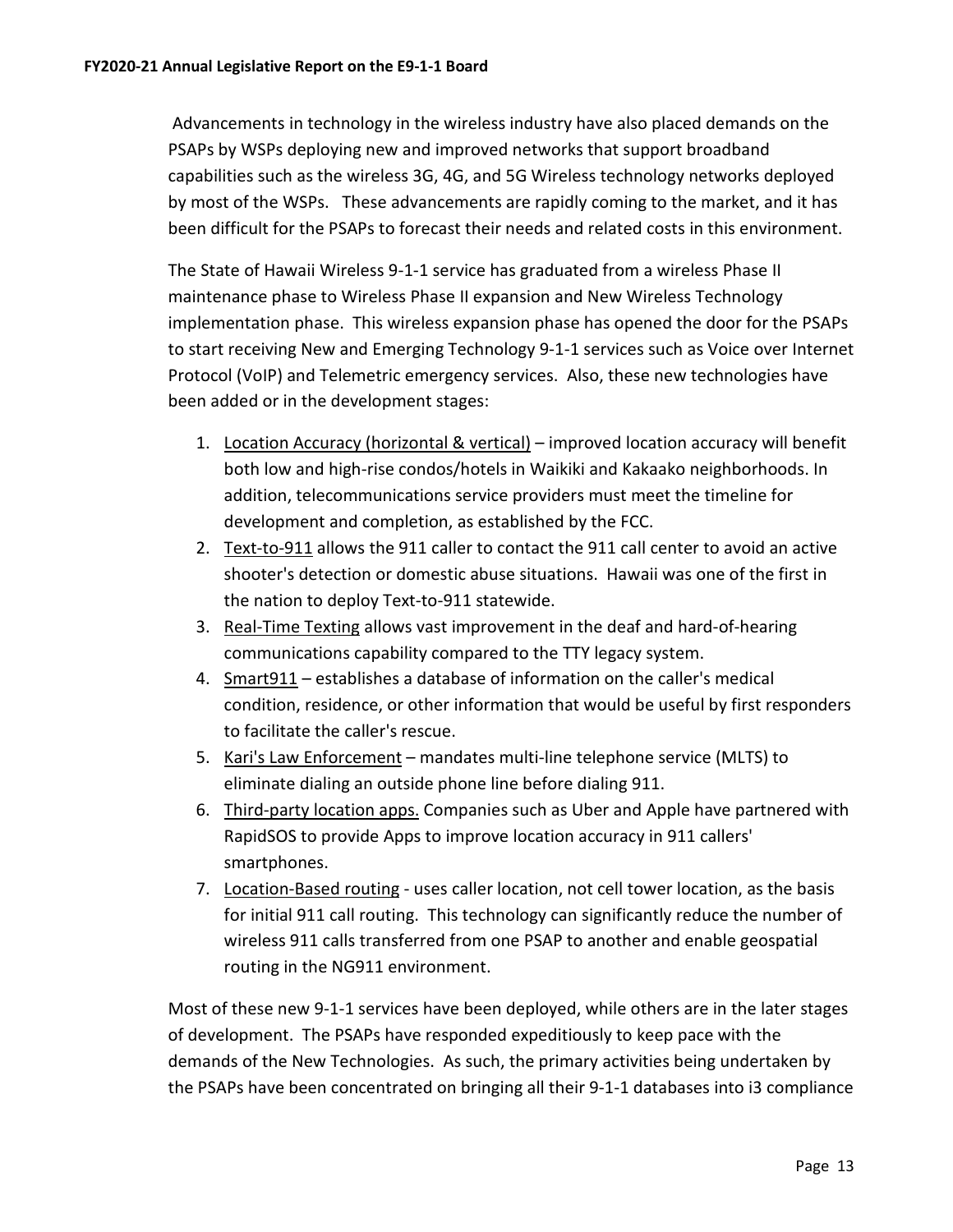as part of the New Next Generation 9-1-1 service implementation. The PSAPs must perform these database synchronizations and GIS improvements to improve location accuracy and dispatch 9-1-1 resources efficiently and effectively.

The Wireless E9-1-1 Board is now the Enhanced 9-1-1 Board with the passage of HB 1000, and the Governor signed Act 168 (11) into law on June 27, 2011. This statute established a single entity to administer enhanced 9-1-1 services for the State along with expanding board membership. The broadening of scope for the Enhanced 9-1-1 Board's responsibilities allows the leadership to improve and modernize the current 9-1-1 system, improve emergency response, save lives, and reduce property damage. In addition, the E9-1-1 Board has undertaken the responsibilities associated with the investigation and recommendations of preparing the State of Hawaii Strategic Plan for the migration of the State of Hawaii's E9-1-1 resources into New and Emerging Technology 9-1-1 services referred to as NG 9-1-1.

## <span id="page-16-0"></span>**XII. FY2020-21 Independent Audit Report Summary.**

Chapter 138, HRS requires the Board to perform an audit every two years to determine whether the Special Fund is being managed under this chapter. Accordingly, the Board has elected to conduct an audit every year to provide additional assurance to the Board and the Legislature of the integrity of its oversight over the fund. All independent audits have resulted in "clean" or unqualified opinions.

The subsequent independent audit report will cover July 1, 2020, through June 30, 2021, and is scheduled for completion on March 11, 2022.

Current and past audit reports are posted on the E911 website (http://ags.hawaii.gov/hawaii-enhanced-9-1-1-board/).

#### **Glossary of Terms**

ALI – Automatic Location Identification CAD- Computer Assisted Dispatch CDMA-Code Division Multiple Access GIS-Geographic Information Systems GSM-Global System for Mobile iDEN-Integrated Digital Enhanced Network LEC-Local Exchange Carrier NG9-1-1-Next Generation 9-1-1